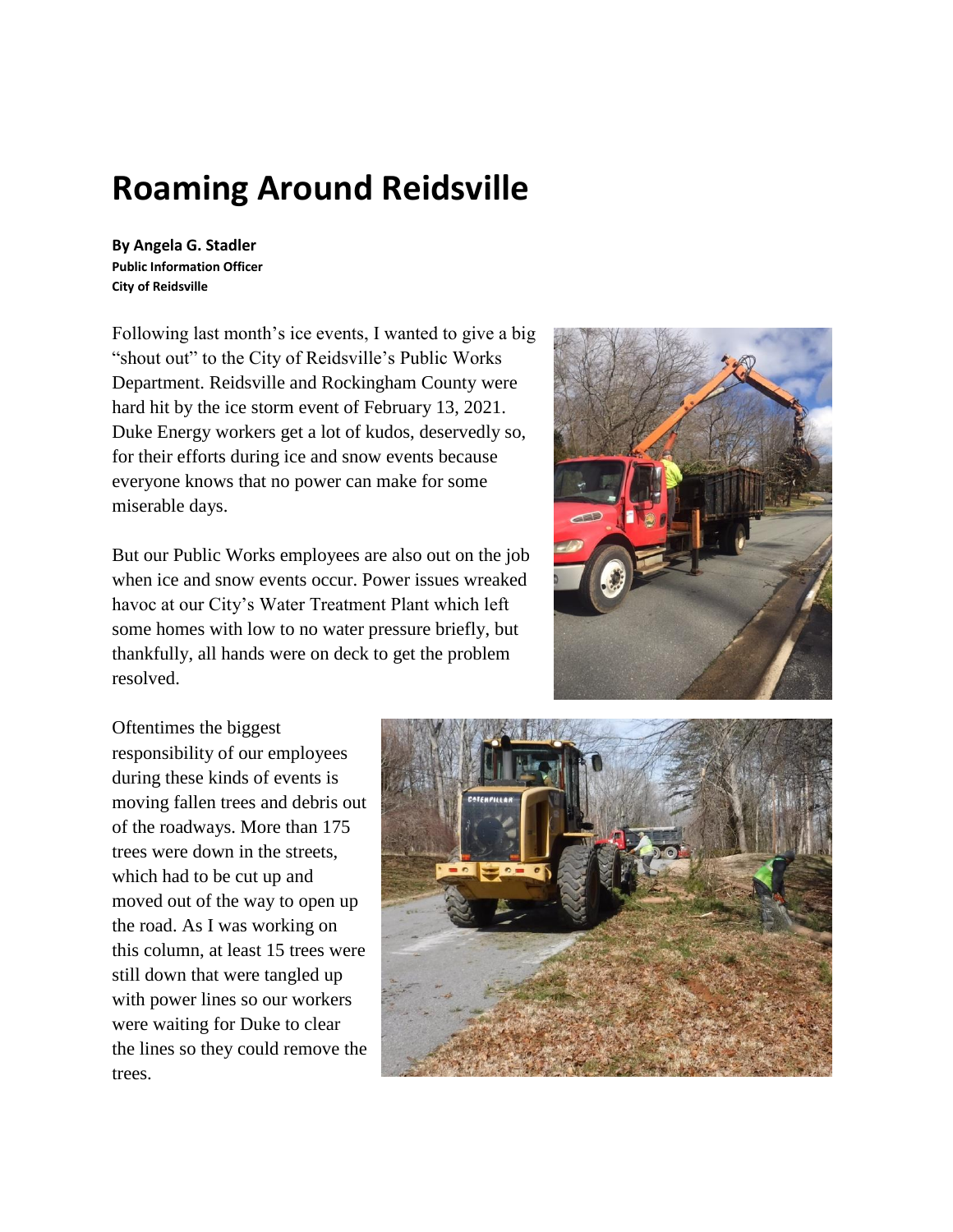Trees are a visible sign of what our workers do, but they also responded to over 400 alarms at our lift stations, four of which were without power at the time this column was written. One of our pump stations was working on only one pump with repairs under way on the burnt out motor. Public Works was also checking our high priority sewer lines across the City for damage. Many trees were down on sewer outfalls.

Getting trees out of the roadways is a top priority, but trees were also down in other areas of the City. All of the City's Greenways were blocked with fallen trees, meaning they have to be temporarily closed. Trees are also down in parks and the City's Greenview Cemetery. They all add up to a long "to do" list that the Public Works Department will be working on in the weeks ahead.

As this column was being turned in, we were waiting to see if another ice storm event would hit our area. That means Public Works employees could possibly be out again picking up the debris left from Mother Nature and whatever else is tossed their way. They will be leaving the comfort of their homes and time with families to get the job done. They will leave the tree down in their own yard until they can get the trees out of City roadways.

The same is true when we have snow events. They have to prepare the roads with salt and brine when needed and then have to push the snow off the streets so that we can get out. While not necessarily fun, it is a necessary job, and I for one, am glad they are out there willing to do it, among all their other duties.

So, again, a big "shout out" to our Public Works Department and all the employees who all help make our lives a little easier.

In other items, I am running these news blurbs again this month since they are still current!

## **Deadlines for Reidsville Rec Sports!**

Right now, the City of Reidsville is planning to hold recreational sports leagues in 2021. Of course, dates may change due to COVID-19 precautions. Spring Baseball/Softball registration should have wrapped up last month, but Basketball registration has been extended until March 26<sup>th</sup>. Please check with the City Rec Department at 1-336-349-1090 for questions or updates. Volleyball registration won't begin until April 5<sup>th</sup>. You can register online by going to [https://activenet.active.com/reidsvillerec.](https://activenet.active.com/reidsvillerec)

## **Host Families Needed.**

The Old North State League continues to look for host families for its premiere 2021 season at Jaycee Ballpark. Those willing to open their homes to Reidsville Luckies players, average age 18-22, from the first of June until the end of July are being sought. ONSL is looking for